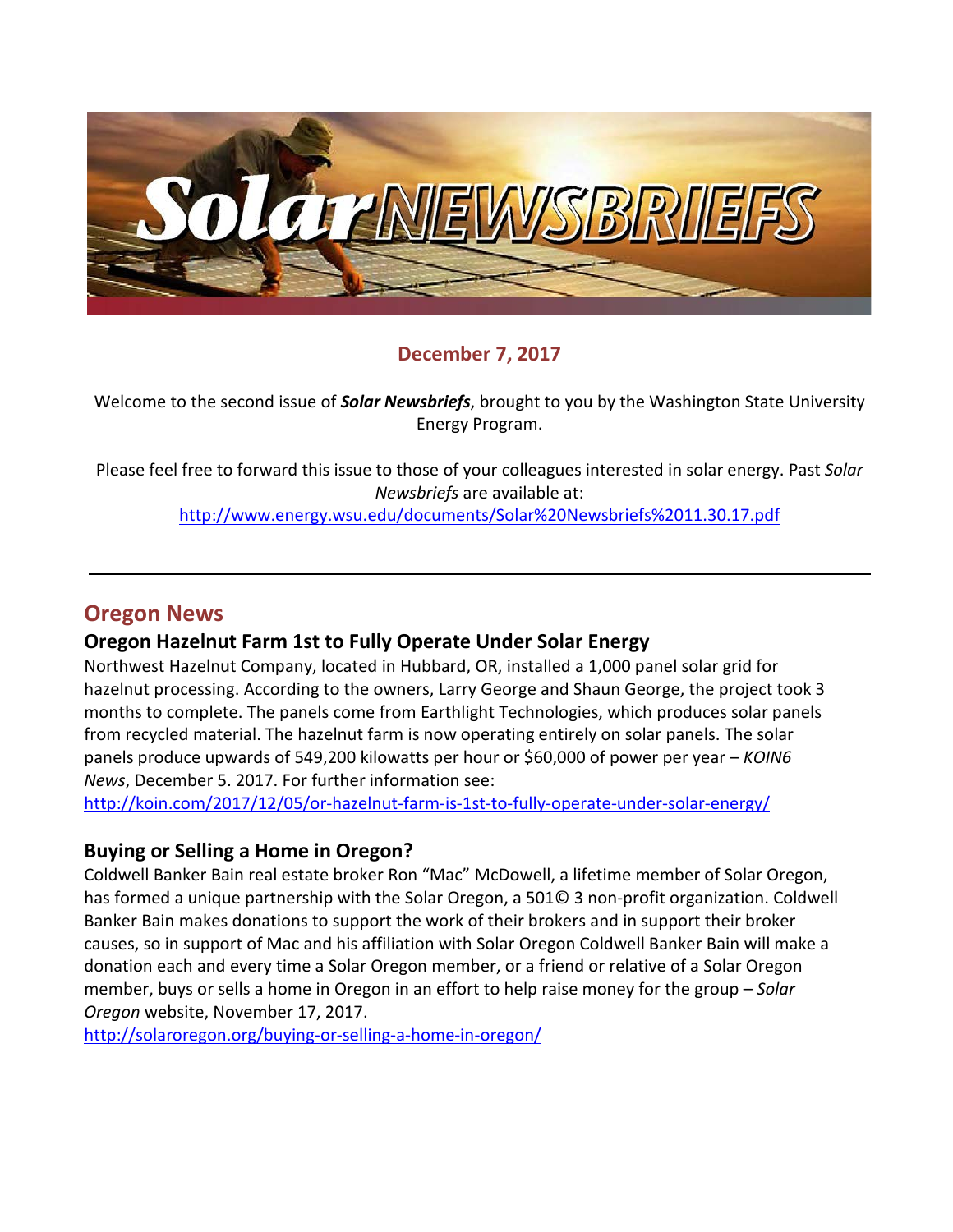# **Elemental Energy Completes 36-kW Solar Project for Mazama Community in Oregon**

Established on the summit of Mt. Hood in 1894, the Mazamas was founded on the principles of protecting and enjoying our beloved native environments. Continuing to live out these values over 100 years later, the Mazama community recently solarized its Mountaineering Center (MMC) in Southeast Portland, Oregon. Outfitted with 39.6 kW worth of Canadian Solar modules on top of the widely recognizable bright blue roof, the new solar PV system will offset 29.5 metric tons of CO2 annually – *Solar Power World,* July 7, 2017.

[https://www.solarpowerworldonline.com/2017/07/elemental-energy-completes-36-kw-solar](https://www.solarpowerworldonline.com/2017/07/elemental-energy-completes-36-kw-solar-project-mazama-community-oregon/)[project-mazama-community-oregon/](https://www.solarpowerworldonline.com/2017/07/elemental-energy-completes-36-kw-solar-project-mazama-community-oregon/)

# **Washington News**

## **Tacoma Zoo Wins \$50K Solar Grant**

Tacoma Power awarded a \$50,000 grant to the Point Defiance Zoo & Aquarium to help fund a solar project. The zoo plans to install 86 solar panels on the roof of a building in its Asian Forest Sanctuary area. The panels are expected to produce more than 26,000 kilowatt hours of electricity in the first year and more than \$200,000 over their 30-year lifespan – *Daily Journal of Commerce*, December 6, 2017.

<http://www.djc.com/news/ae/12106530.html?cgi=yes>

## **Harborview Medical Center Installs Largest Solar Array on a Hospital in Washington State**

Harborview is installing a nearly 100-kilowatt solar array on the roof of the West Hospital building. The solar array will be the largest on any hospital in the state of Washington and will help offset the energy costs of the medical center — *The Registry*, November 28, 2017. For more information on this project see:

[https://news.theregistryps.com/harborview-medical-center-installs-largest-solar-array-hospital](https://news.theregistryps.com/harborview-medical-center-installs-largest-solar-array-hospital-washington-state/)[washington-state/](https://news.theregistryps.com/harborview-medical-center-installs-largest-solar-array-hospital-washington-state/)

# **Technological Innovations**

### **NREL Develops Switchable Solar Window**

Scientists at the U.S. Department of Energy's National Renewable Energy Laboratory (NREL) have developed thermochromic windows capable of converting sunlight into electricity at a high efficiency. Relying on such advanced materials as perovskites and single-walled carbon nanotubes, the new technology responds to heat by transforming from transparent to tinted. As the window darkens, it generates electricity. The color change is driven by molecules (methylamine) that are reversibly absorbed into the device. When solar energy heats up the device, the molecules are driven out, and the device is darkened. When the sun is not shining, the device is cooled back down, and the molecules re-absorb into the window device, which then appears transparent – *NREL* website, **November** 27, 2017.

<https://www.nrel.gov/news/press/2017/nrel-develops-switchable-solar-window.html>